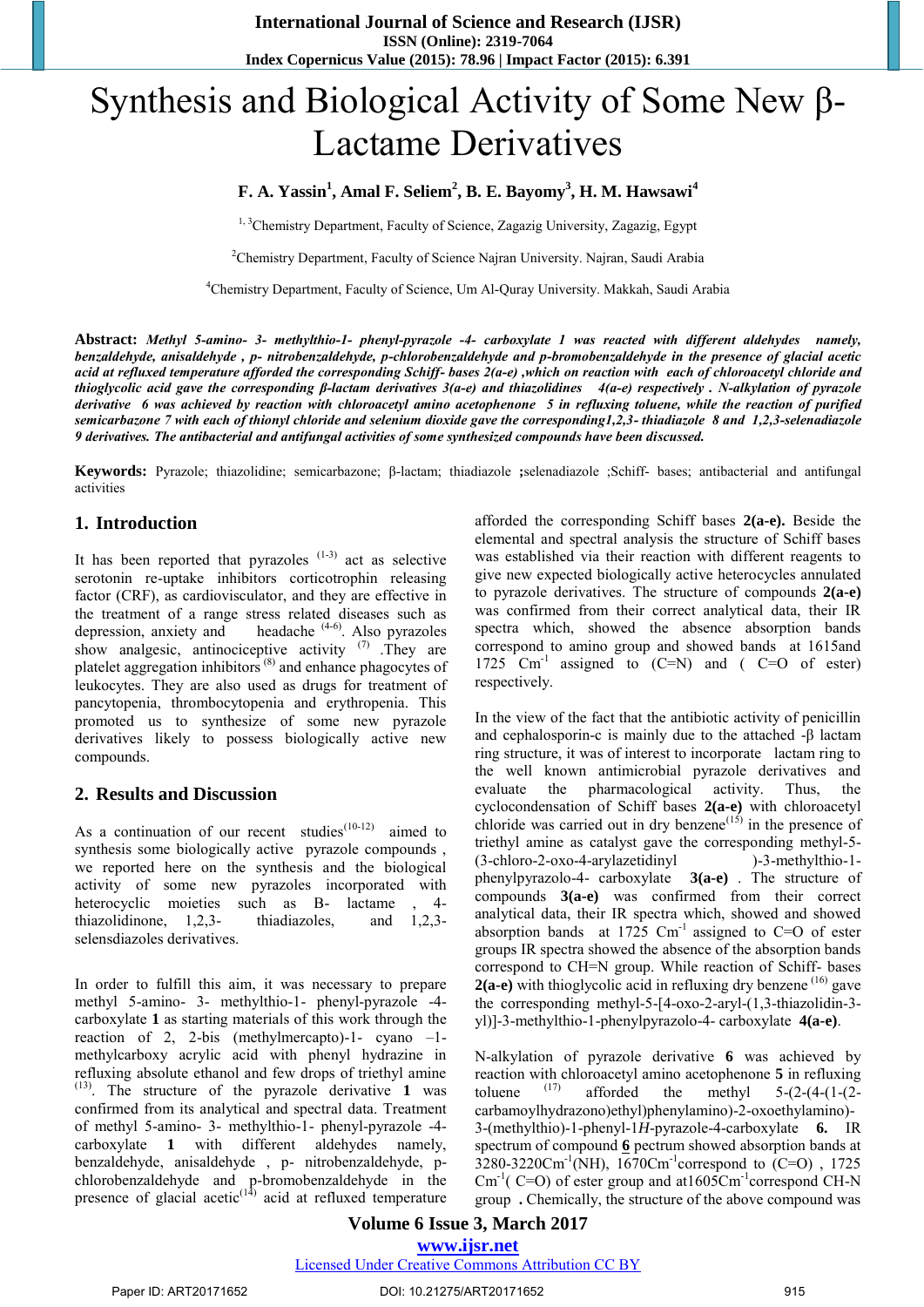supported through the reaction of compound **6** with semicarbazide hydrochloride and sodium acetate in refluxing ethanol to give the corresponding Methyl 5-(2-(4- (1-(2-carbamoylhydrazono)ethyl)phenylamino)-2-

oxoethylamino)-3-(methylthio)-1-phenyl-1*H*-pyrazole-4 carboxylate **7** which is considered as useful intermediate (18) for preparation of heterocyclic compound. IR spectrum of compound **7** showed absorption bands at 3440-3340 Cm-1 referred to amide group  $,3280-3220$ Cm<sup>-1</sup>(NH), 1670Cm<sup>-1</sup> <sup>1</sup>correspond to  $(C=O)$ , 1725 Cm<sup>-1</sup>( $C=O$ ) of ester group and at  $1625 \text{Cm}^{-1}$ correspond CH=N group. In addition, selenadiazole derivatives have marked broad spectrum antibacterial and antifungal activities so, it was of interest to prepare 1,2,3- selenadiazole derivative via the reaction of purified semicarbazone **7** with selenium dioxide  $\frac{1}{2}$  according to Lalazari's synthesis<sup>(19)</sup> gave the corresponding corresponding methyl 5-(2-(4-(1,2,3-selenadiazol-4 yl)phenylamino)-2-oxoethylamino)-3-(methylthio)-1 phenyl-1*H*-pyrazole-4-carboxylate **8**. IR spectrum of

compound **8** showed absorption bands at 3440-3340 Cm-1 referred to amide group  $,3280$ -3220Cm<sup>-1</sup>(NH), 1670Cm<sup>-</sup> <sup>1</sup>correspond to  $(C=O)$ , 1725 Cm<sup>-1</sup>( $C=O$ ) of ester group and at1625Cm<sup>-1</sup>correspond CH=N group).

It has been reported that thiadiazoles have antimicrobial and antifungal activities, while 1,2,3- thiadiazoles 4 caboxylic acid derivatives have sedative and hypotensive properties, this promoted us to prepare 1,2,3- thiadiazoles through the reaction of the semicarbazone **7** with thionyl chloride<sup>(20)</sup> to give corresponding methyl  $5-(2-(4-(1,2,3$ thiadiazol-4-yl)phenylamino)-2-oxoethylamino)-3-

(methylthio)-1-phenyl-1*H*-pyrazole-4-carboxylate **9.** . IR spectrum of compound **9** showed absorption bands at 3440-  $3340$  Cm<sup>-1</sup> referred to amide group ,  $3280$ - $3220$ Cm<sup>-1</sup>(NH), 1670Cm<sup>-1</sup> correspond to  $(C=O)$ , 1725 Cm<sup>-1</sup> $(C=O)$  of ester group and at1625Cm<sup>-1</sup>correspond CH=N group.

# **3. Antimicrobial Activity**

The antimicrobial activity of the synthesized compounds **2a,R=H ,2c, R=p-NO2**, **2c,R=p-NO2**, **3a,R=H, 3c,R=p-** $NO<sub>2</sub>$ ,  $3c$ , $R=p-NO<sub>2</sub>$ ,  $4c$ , $R=p-NO<sub>2</sub>$ ,  $8$  and  $9$  was determined *in vitro* against a variety of bacteria and fungi. Comparative studies between the activity of our prepared compounds and standard drug were also carried out. The compounds were dissolved in DMF, and activity mentioned on 1000ppm. Agar plates were surface inoculated uniformly from fresh broth culture of the gram +ve and gram –ve bacteria and fungi. The Gram +ve bacteria were *Bacillus stablius* and Micrococcus *Luteus* the Gram –ve bacteria were *Serratia Rhodnii* and the fungi were *Penicillium Purperogenum, Trichoderma Viridi* and *Penicillium Funiculosum* .Flucanazole and Etraconazole were used as standard for antibacterial and antifungal activity respectively*.* The antimicrobial activity of the selected compounds are listed in Table 1 and Table 2 while the characterization and physical data are listed in Table 3.

**Table 1:** Results of antibacterial screening of selected compounds (expressed as diameter of the inhibition zone in mm):

| Compd.        | Serratia | <i>Escherichia</i> | <b>Bacillus</b> | <b>Micrococcus</b> |  |  |  |
|---------------|----------|--------------------|-----------------|--------------------|--|--|--|
|               | Rhodnii  | Coli               | <b>Subtilis</b> | Luteus             |  |  |  |
|               | $(-ve)$  | $(-ve)$            | $(+ve)$         | $(+ve)$            |  |  |  |
| $2a, R=H$     | 13       | 8                  |                 | 13                 |  |  |  |
| $2c, R=p-NO2$ | 11       |                    | 12              |                    |  |  |  |
| $3a, R=H$     |          |                    |                 |                    |  |  |  |
| $3c, R=p-NO2$ | 11       | 12                 | 8               |                    |  |  |  |
| $4a, R=H$     |          |                    | 12              | 8                  |  |  |  |
| $4c, R=p-NO2$ |          | 12                 | 11              |                    |  |  |  |
|               |          | 6                  | 9               | Q                  |  |  |  |
| q             |          |                    | 5               | 13                 |  |  |  |

While and the fungi were (*Penicillium Purperigenum, Trichoderma Viridi* and *Penicillium Funiculosum* .Flucanazole and Etraconazole were used as standard for antibacterial and antifungal activity respectively.

**Table 2:** Results of antifungal screening of selected compounds (expressed as diameter of the inhibition zone in

| mm):           |              |              |             |  |  |  |  |
|----------------|--------------|--------------|-------------|--|--|--|--|
| Compd.         | Penicillium  | Trichodermal | Penicillium |  |  |  |  |
|                | Purperigenum | Viridi       | Funiculosum |  |  |  |  |
| $2a, R=H$      |              |              |             |  |  |  |  |
| $2c, R=p-OCH3$ |              |              |             |  |  |  |  |
| $3a$ , $R=H$   |              |              |             |  |  |  |  |
| $4c, R=p-NO2$  |              | 2            |             |  |  |  |  |
| $4a, R=H$      |              |              |             |  |  |  |  |
|                |              |              |             |  |  |  |  |
|                |              |              |             |  |  |  |  |

# **4. Experimental**

All melting points are uncorrected. IR spectra were recorded on Perkin-Elmer spectrophotometer ( $v_{\text{max}}$  in cm<sup>-1</sup>). <sup>1</sup>H NMR spectra (CDCl<sub>3</sub>) were carried out on a Hitachi Perkin-Elmer *VA60* spectrometer using TMS as internal reference (chemical shifts in $\delta$ , ppm).

#### **Methyl -5-amino- 3- methylthio-1- phenyl-pyrazole -4 carboxylate 1:**

A mixture of 2, 2-bis (methylmercapto)-1- cyano –1 methylcarboxy acrylic acid (0.01mol) with phenyl hydrazine (0.01mol) and few drops of triethylamine in refluxing absolute ethanol (25 ml) was heated under reflux for one hour. The precipitate obtained by cooling was filtered off, dried and recrystallized from pet. ether (40-60) to give faint yellow crystals .

#### **Methyl -5-(aza-2-arylphenyl-vinyl) 3- methylthio-1 phenyl-pyrazole -4- carboxylate 2(a-e):**

A mixture of methyl 5-amino- 3- methylthio-1- phenylpyrazole -4- carboxylate **1** (0.01 mol) and the appropriate aldehydes namely, benzaldehyde, anisaldehyde , pnitrobenzaldehyde, p-chlorobenzaldehyde and pbromobenzaldehyde (0.01 mol) in the presence of glacial acetic acid (50 ml) under reflux for 3 hours afforded the corresponding Schiff bases **2(a-e).** The precipitate obtained by cooling was filtered off, dried and recrystallized from the proper solvents.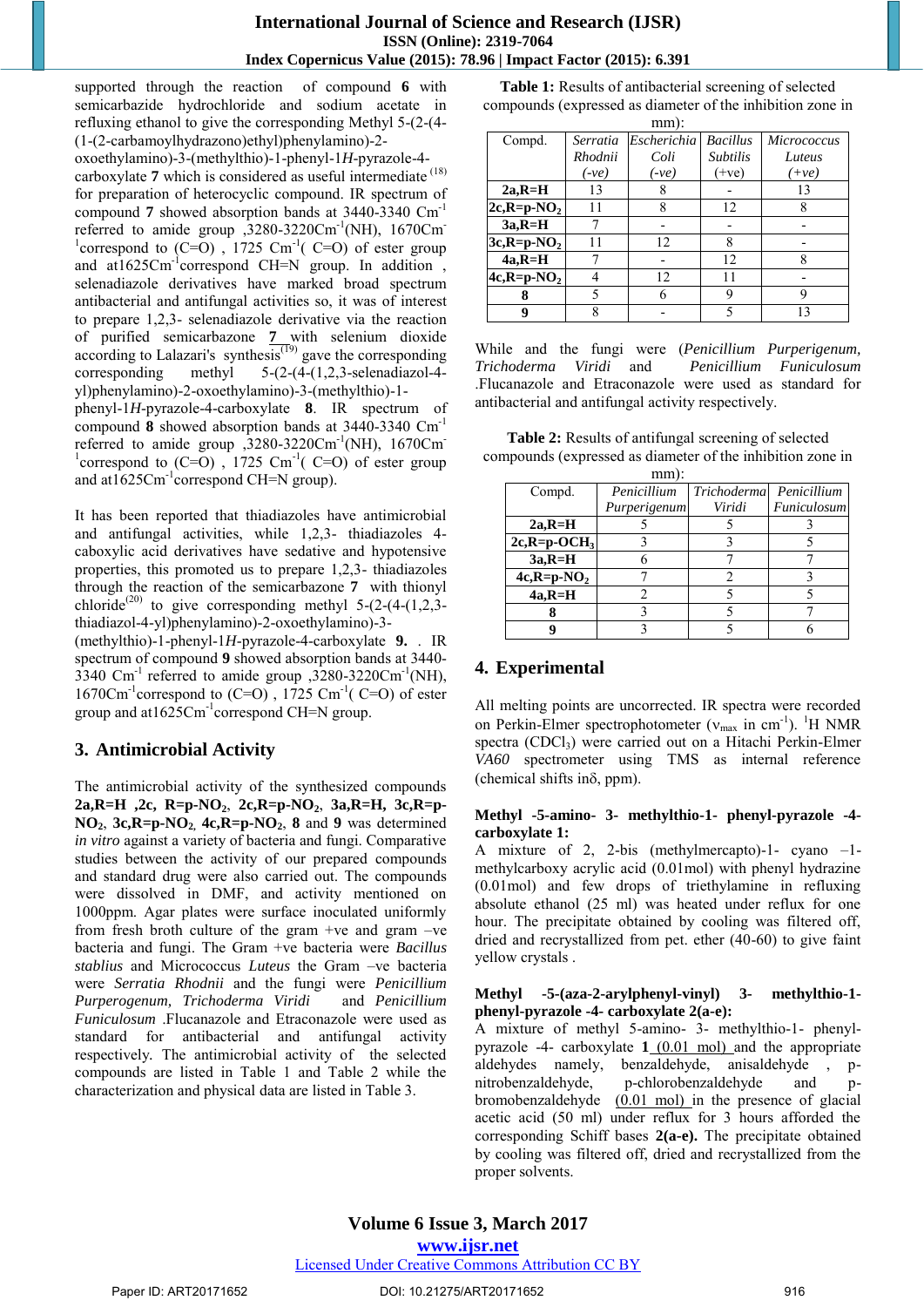<sup>1</sup>H-NMR spectrum of **2a** showed signals at  $\delta$  =2.2 (s, 3H, S-CH3), 3.6 (s, 3H, OCH3), 7.4-8.0(m, 10H aromatic protons) and 8.5(s, 1H, CH=N).and for **2b** at  $\delta$  =2.2 (s, 3H, S-CH3), 3.3 (s, 3H,COOCH3),3.8(s, OCH3) 7.4-8.0(m, 9H aromatic protons) and 8.5(s, 1H, CH=N).

#### **Methyl-5-(3-chloro-2-oxo-4-arylazetidinyl)-3 methylthio-1-phenyl pyrazolo-4- carboxylate 3(a-e):**

To a well stirred solution of Schiff bases **2(a-e)** (0.01 mol) and triethylamine (0.02 mol) in dry benzene (50 ml) mono chloroacetylchloride (0.01 mol) was added at room temperature .The mixture was stirred for 10 hours and left at room temperature for 7 days .The precipitated triethylamine hydrochloride was filtered off and washed with dioxan .The filtrate was evaporated under reduced pressure and the residue obtained was washed with dil.HCl , wash with water , dried and recrystallized from the proper solvents to give lactams **3(a-e).**

<sup>1</sup>H-NMR spectrum of **3b** showed signals at  $\delta$  = 2.6 (s, 3H, S-CH<sub>3</sub>), 3.5 (s, 3H, OCH<sub>3</sub> of ester), 3.8 (s, 3H, OCH<sub>3</sub> of anisaldehyde), 5.0(d,1H,CH-N),5.4(d, 1H,CH-Cl) and 7.1- 7.8.0(m, 9H aromatic protons).

#### **Methyl-5-[4-oxo-2-aryl-(1, 3-thiazolidin-3-yl)]-3 methylthio-1-phenylpyrazolo-4- carboxyl ate 4(a-e).**

To a solution of Schiff bases **2(a-e)** (0.01 mol) in dry benzene (50 ml) thioglycolic acid (0.01 mol) was added, the mixture was refluxed using water separator. The excess benzene was evaporated and the residue obtained was dried and recrystallized from the proper solvents to give thiazolidines **4(a-e).**

<sup>1</sup>H-NMR spectrum of **4a** showed signals at  $\delta$  = 2.3 (s, 3H, S-CH<sub>3</sub>), 3.1 (s, 3H, OCH<sub>3</sub> of ester), 3.9(s, 2H, CH2), 6.4(s, 1H, CH of thaizolidine) and 7.3-7.8(m, 10H aromatic protons).

#### **Chloroacetyl amino acetophenone 5:**

Chloroacetyl amino acetophenone was prepared according to the reported method  $(17)$ .

# **Synthesis of methyl 5-(2-(4-(1-(2 carbamoylhydrazono)ethyl)phenylamino)-2-**

#### **oxoethylamino)-3-(methylthio)-1-phenyl-1***H***-pyrazole-4 carboxylate 6:**

A mixture of chloroacetyl amino acetophenone **5** (0.01 mol) and the aminopyrazole **1** (0.01 mol) in dry toluene (50 ml) was refluxed for three hours. The precipitated amino hydrochloride was filtered off and extracted with dil.HCl, neutralized with sodium bicarbonate and the precipitated solid filtered, wash with water, dried and recrystallized from ethanol to give faint yellow crystals.

<sup>1</sup>H-NMR spectrum of 6 showed signals at  $\delta$  = 2.3 (s, 3H,S- $CH_3$ ) 2.5 (s, 3H, CO-CH<sub>3</sub>), 3.9(s,3H,COOCH<sub>3</sub>), 5.4(d,  $2H, CH_2-CO$ , 6.9(br, 1H, NH-CH<sub>2</sub>) and 7.1-7.8(m, 9H aromatic protons) and 10.5(br, 1H,NH).

#### **Synthesis of methyl 5-(2-(4-(1-(2 carbamoylhydrazono)ethyl)phenylamino)-2 oxoethylamino)-3-(methylthio)-1-phenyl-1***H***-pyrazole-4 carboxylate 7:**

A mixture of compound 6 (0.01 mol) with semicarbazide hydrochloride(0.01 mol) and sodium acetate(0.03 mol) was refluxed ethanol( 30 ml).The mixture was poured upon ice cold water and the solid obtained was washed with water, filtered, dried and recrystallized.

<sup>1</sup>H-NMR spectrum of **7** showed signals at  $\delta$  = 2.2 (s, 3H, N=C-CH<sub>3</sub>), 2.5 (s, 3H,S-CH<sub>3</sub>), 3.9(s,3H,COOCH<sub>3</sub>), 5.4(d, 2H,CH<sub>2</sub>-CO),6.2(br,2H,NH<sub>2</sub>), 6.9(br,1H,NH-CH<sub>2</sub>), 7.2-7.9(m, 9H aromatic protons) and 10.5(br, 2H,NH).

#### **Synthesis of methyl 5-(2-(4-(1,2,3-selenadiazol-4 yl)phenylamino)-2-oxoethylamino)-3-(methylthio)-1 phenyl-1***H***-pyrazole-4-carboxylate 8 :**

The powdered semicarbazone **7** (0.01 mol) was dissolved in 30 ml of boiling glacial acetic acid then a finely powdered selenium dioxide (0.01 mol) was added in potions while stirring and heating on a water bath for 2 hours , the residue was triturated with ethanol, and the solid separated was filtered, dried and crystallized .

<sup>1</sup>H-NMR spectrum of **8** showed signals at  $\delta$  = 2.6 (s, 3H,S-CH3), 3.8(s,3H,COOCH3), 5.1(d, 2H,CH2-CO) 5.6(s, 1H,CHselensdiazole), 6.9(br,1H,NH-CH<sub>2</sub>), 7.1-7.9(m, 9H aromatic protons) and 10.2(br, 1H,NH).

#### **Synthesis of methyl 5-(2-(4-(1,2,3-thiadiazol-4 yl)phenylamino)-2-oxoethyl amino)-3-(methylthio)-1 phenyl-1***H***-pyrazole-4-carboxylate 9.**

Thionyl chloride (9ml) was gradually added to the semicarbazone **7** (0.01 mol)and the mixture was gently heated ,then left overnight at room temperature .An ice – cold saturated solution of  $NAHCO<sub>3</sub>$  was added . The solid separated was washed with water filtered, dried and crystallized. The<sup>1</sup>H-NMR spectrum of 9 showed signals at  $\delta$  $= 2.6$  (s, 3H, S-CH<sub>3</sub>), 3.8(s, 3H, COOCH<sub>3</sub>), 5.1(d, 2H, CH<sub>2</sub>-CO), 6.9(br,1H,NH-CH2), 7.2-8.0(m, 9H aromatic protons), 8.1(s, 1H,CH-selensdiazole) and 10.2(br, 1H,NH).

Paper ID: ART20171652 DOI: 10.21275/ART20171652 917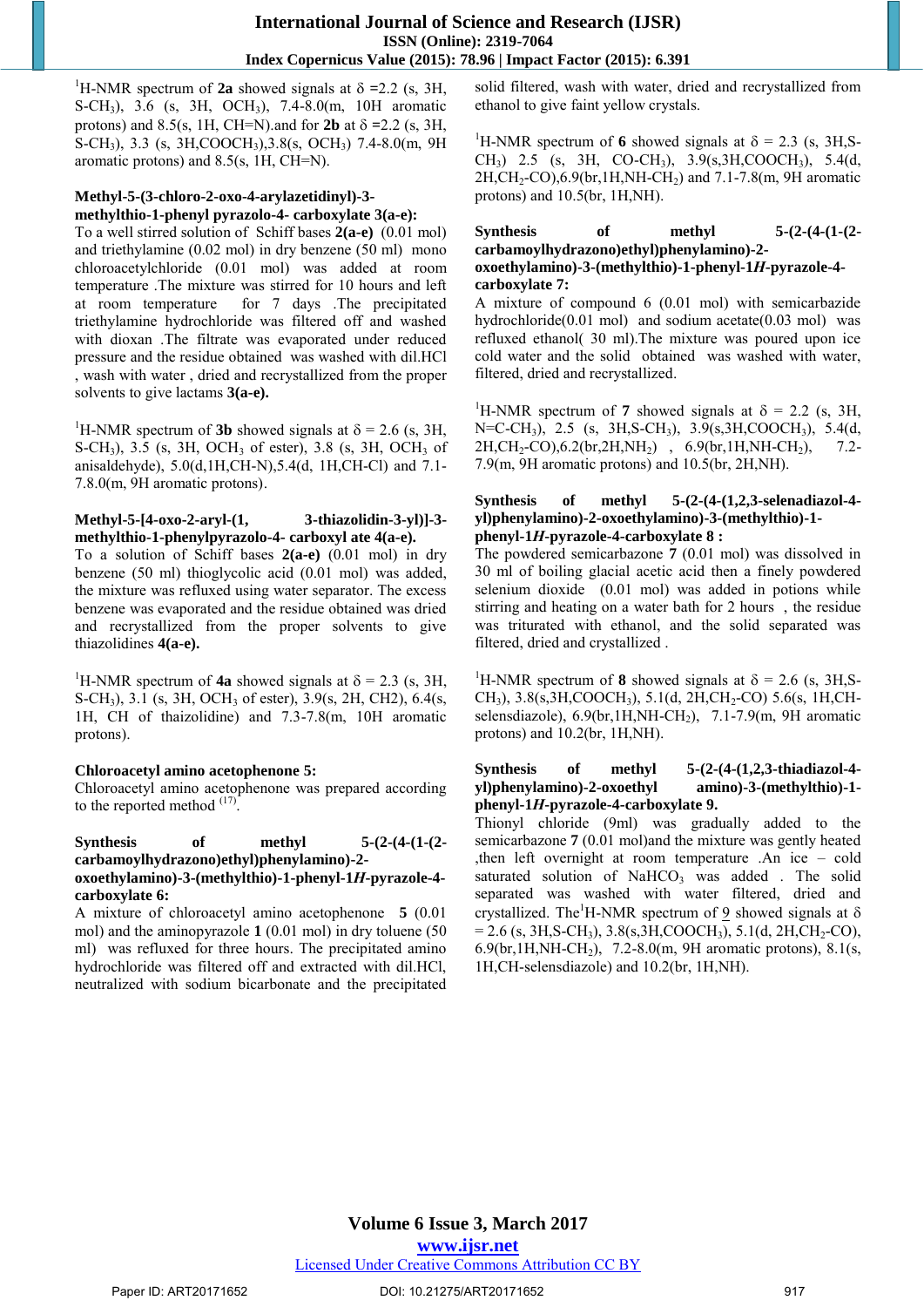

| Scheme 2                                 |  |
|------------------------------------------|--|
| able 2. Charactization and physical data |  |

| <b>Table 5.</b> Charactization and bifysical data. |                                         |                                 |                             |                          |      |      |  |  |
|----------------------------------------------------|-----------------------------------------|---------------------------------|-----------------------------|--------------------------|------|------|--|--|
|                                                    |                                         |                                 |                             | Analyses Calcd/Found (%) |      |      |  |  |
|                                                    | $\frac{0}{0}$                           |                                 |                             | н                        |      |      |  |  |
|                                                    | 85                                      | $C_{12}H_{13}N_3O_2S$ (263.3)   | 54.74                       | 4.98                     | 5.96 |      |  |  |
|                                                    |                                         |                                 | 54.71                       | 4.91                     |      |      |  |  |
| 80                                                 |                                         | $C_{19}H_{17}N_3O_2 S$ (351.25) | 64.96                       | 4.84                     | 1.96 | 9.13 |  |  |
|                                                    | M.P °C Solvent<br>115 Pet. Eth. (40-60) |                                 | Yield<br>Mol. Formula/ M.Wt |                          |      |      |  |  |

### **Volume 6 Issue 3, March 2017**

**www.ijsr.net**

Licensed Under Creative Commons Attribution CC BY